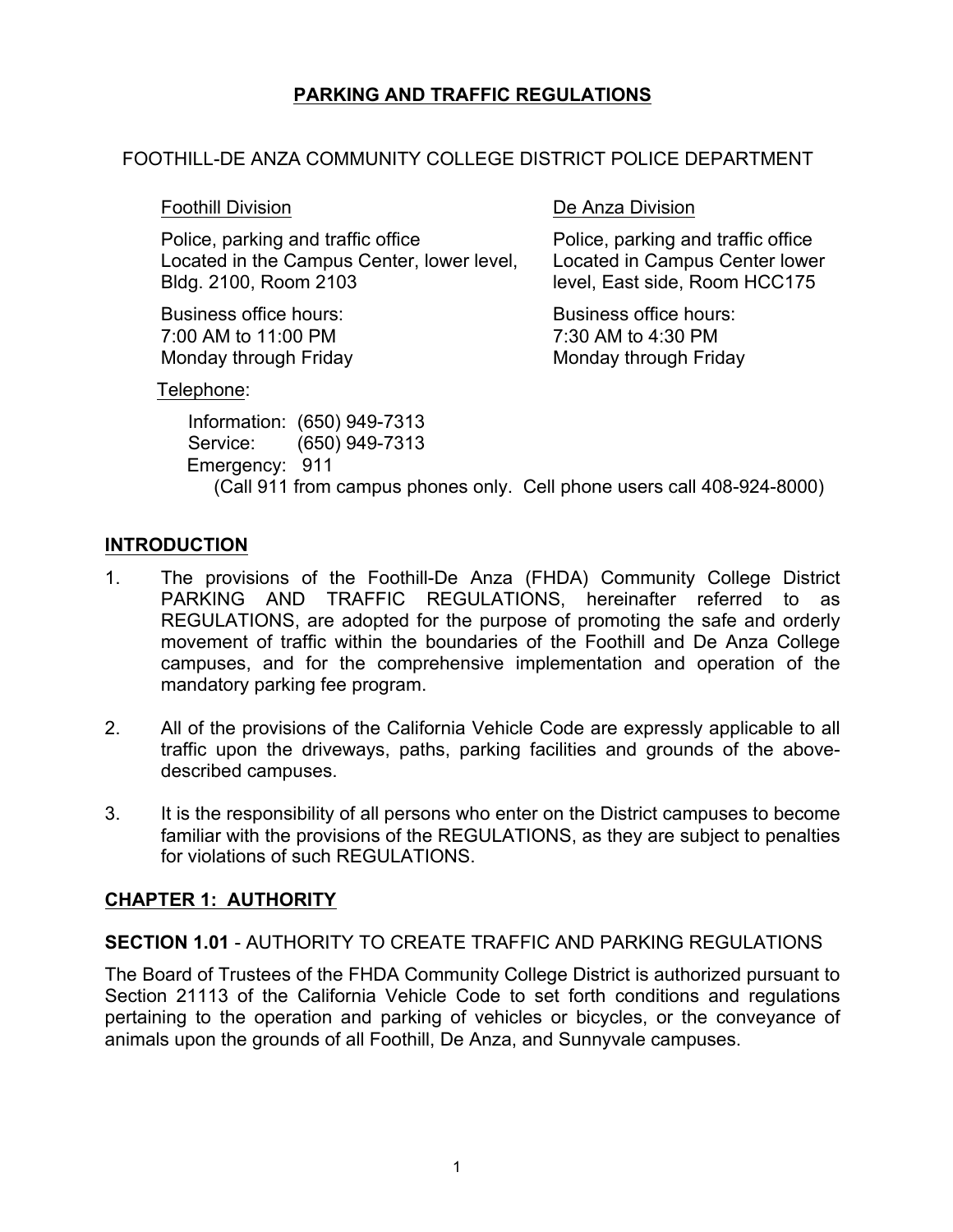### **SECTION 1.10** - AUTHORITY TO CREATE/MAINTAIN A DISTRICT POLICE DEPARTMENT

In accordance with the California Education Code and the California Penal Code, all of the general and criminal laws of the District and State are declared to be in full force and effect within areas under the jurisdiction of this District. The Board of Trustees is authorized to employ District Police for the purpose of enforcing those laws.

#### **SECTION 1.20** – EMERGENCY AUTHORITY – DISTRICT CHIEF OF POLICE

The District Police Chief may exercise the authority to amend or create regulations, as circumstances require. Citations may be issued to any person violating any temporary sign, barricade, marking, lawful order, or regulation.

#### **CHAPTER 2: ENFORCEMENT**

#### **SECTION 2.01** - AUTHORITY OF DISTRICT POLICE

It shall be the duty of the members of District Police Departments and such persons as are authorized by the Chief, to enforce all of the provisions of the REGULATIONS and California Vehicle Code in a manner authorized by the California Education, Penal and Vehicle Codes. Illegally parked vehicles are also subject to towing in the manner prescribed by and under authority of Sections 22650 et seq., of the California Vehicle Code.

#### **SECTION 2.10** - VIOLATIONS

Violators of REGULATIONS or California Vehicle Code sections are subject to being cited into the appropriate court of jurisdiction in accordance with the applicable provisions of law.

#### **SECTION 2.20** - APPEALS

The issuance of a citation is considered to be prima facie evidence that a violation has occurred. Therefore, the only proper basis for an appeal of a citation is that the cited section was not violated.

Claims of lack of intent to violate regulations are not grounds for canceling a citation. Compliance with the instructions on the citations, therefore, becomes a matter between the individual and the appropriate court or other office of jurisdiction.

The person receiving a parking citation as described above, may either pay the fine listed on the citation by following the printed instructions, or, may contest the citation by filing a written Administrative Review (Appeal) within 21 days through the office of having jurisdiction. A full description of the 3-step appeals process can be found at www.publicaccesszone.com.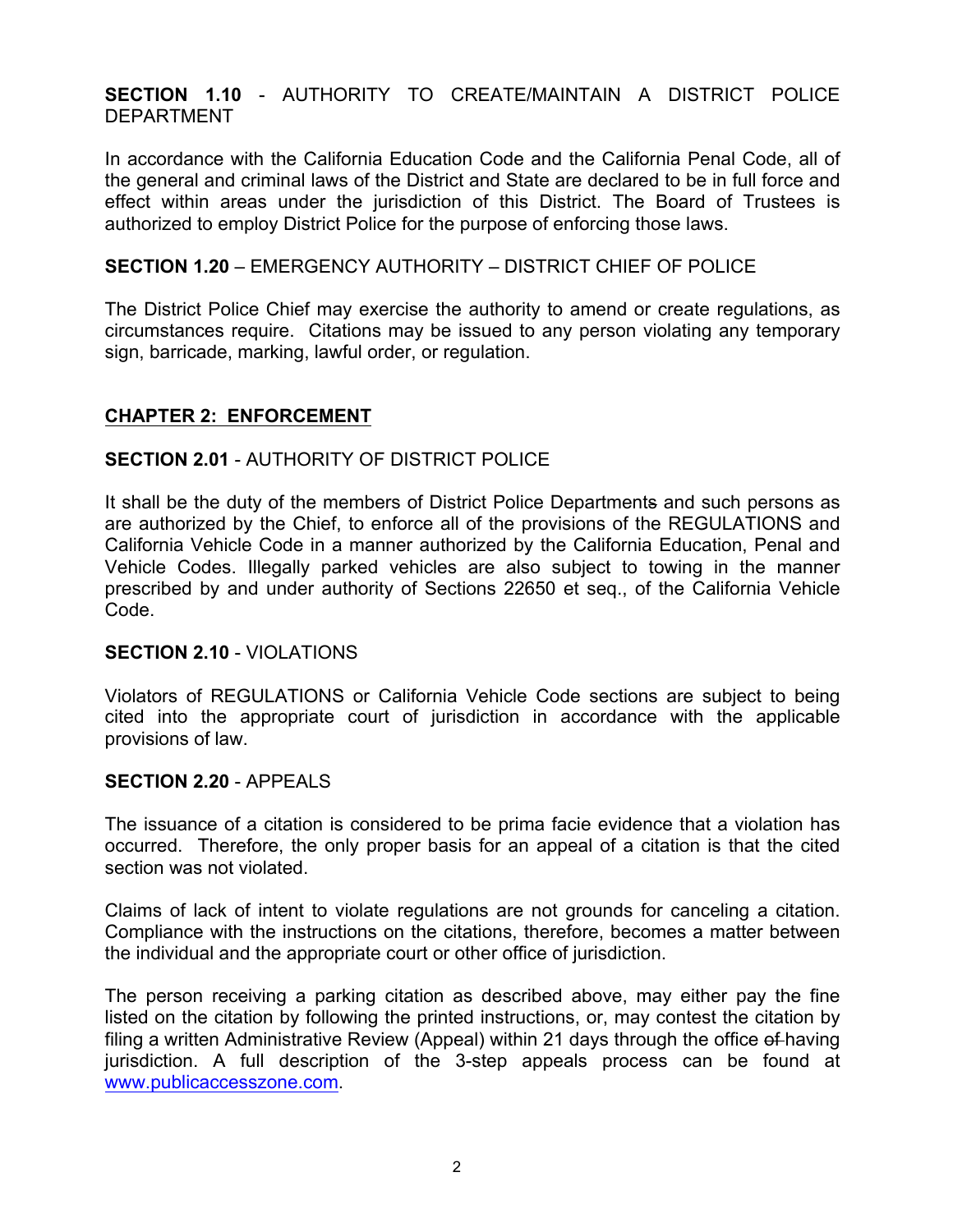# **CHAPTER 3: LIABILITY AND RESPONSIBILITY**

### **SECTION 3.01**

The District provides parking facilities for the sole purpose of conducting college business. Persons park on campus at their own risk. The District assumes no liability for damage or loss to any vehicle or its contents.

# **CHAPTER 4: PERMIT PARKING**

# **SECTION 4.01** - PERMITS OR DECALS REQUIRED

Except as provided below, current, valid parking DECALS or PERMITS must be properly displayed on motor vehicles seven days per week, twenty-four hours per day when the vehicles are parked anywhere on a District campus. This includes student lots, staff lots, disabled persons' parking, and special permit parking areas. Regulations, ordinances and laws will be enforced, including but not limited to red curbs and disabled spaces, 24 hours per day, every day, except those days listed in Section 4.01.C.

A. CERTAIN VEHICLES EXCEPTED. Government and District vehicles displaying authorized permits, State, County or City-owned vehicles bearing exempt license plates and vehicles properly displaying a handicap placard or other handicapped identification issued by the California Department of Motor Vehicles

Media vehicles are exempt when displaying a placard from an officially recognized media outlet.

C. CERTAIN TIMES EXCEPTED. Permit parking enforcement in staff and student spaces shall not be in effect (excluding special events) on District recognized holidays, Fridays during July and August (excluding special events), intercessions, and Foothill and De Anza commencements. Disabled parking spaces, red curbs, fire lanes or any other areas non-designated by parking spaces will be enforced at any time, 24 hours per day.

# **SECTION 4.10** - TYPES OF PERMITS

- A. Student Permits (Decals)
- B. Staff Permits (Decals) for staff compensated on the last day of the month
- C. Restricted Permits for temporary (casual) employees compensated on the 15th of the month
- D. Daily Permits
- E. Special Permits (including no-fee, E-permits, temporary, and carpool)
- F. Motorcycle/Moped Permits
- G. College Visitor permits
- H. Disabled Persons' Parking Permits
- I. Staff Permits from non-FHDA District colleges (reciprocal parking agreement)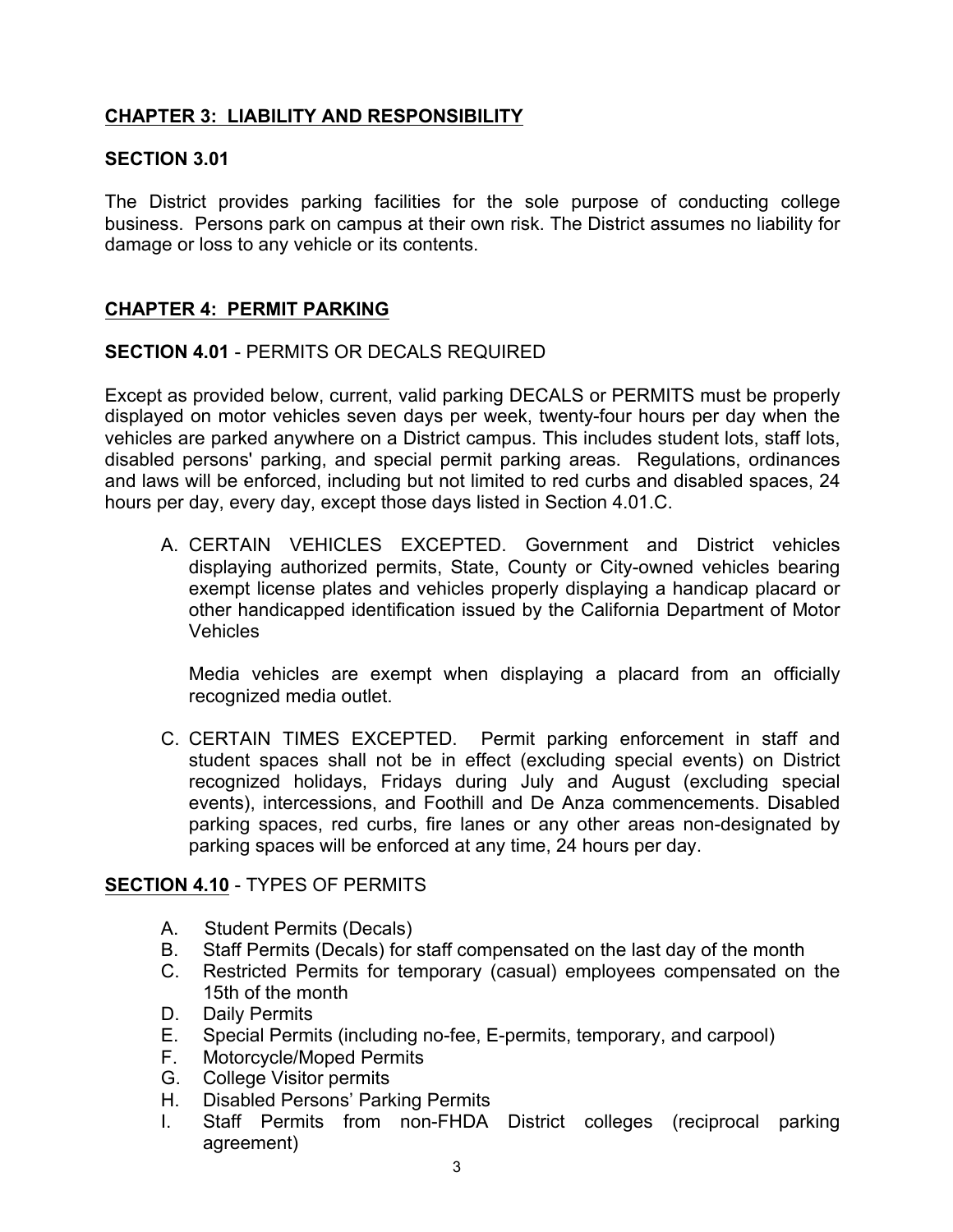#### **SECTION 4.20** - PERMITS AND FEES

A. STUDENT PERMITS (DECALS). When properly displayed on the vehicle to which it is registered, a valid STUDENT parking decal authorizes the driver to park that vehicle in any STUDENT parking space (outlined by WHITE lines). FHDA Community College District student decals are valid on Foothill, De Anza, and Sunnyvale campuses.

STUDENT decals are issued on a quarterly or annual basis only.

Quarterly STUDENT permits are honored from three weeks prior to the end of any quarter, through the first week of the following quarter shown on the permit. They are furnished at a cost of \$26.65 each per quarter. Except for the summer session, when furnished for \$20.00.

Annual STUDENT permits are honored from the date of purchase through the first week of the following summer quarter. They are furnished at a cost of \$90.00 when purchased in the summer quarter, \$70.00 when purchased in the fall quarter, and \$50.00 when purchased in the winter quarter.

Parking permits must be ordered on line at www.deanza.edu or www.foothill.edu. A small convenience fee will be charged when a permit is ordered and paid for on-line. If a person wishes to forgo the convenience fee, the permit fee may be paid to the CASHIER at the De Anza and Foothill offices. Either way, a temporary permit valid for 15 calendar days will be immediately available. The permanent STUDENT permit is mailed to the student's home.

. B. STAFF PERMITS (DECALS) When properly displayed on the vehicle to which it is registered, a valid STAFF parking permit authorizes an eligible staff member to park in any STUDENT or STAFF PARKING LOT at Foothill, De Anza, or Sunnyvale campuses. (STAFF spaces are outlined with yellow lines.)

A staff parking decal or permit is not transferable to another person. Providing a decal or permit to an unauthorized person is grounds for revocation of parking privileges, and/or disciplinary action.

All staff compensated on the last working day of the month are entitled to two STAFF parking decals without charge. Staff permits are issued annually and expire October 15 of the following year.

A stolen or lost permit will be recorded as void and a replacement will be issued.

C. RESTRICTED PERMITS FOR TEMPORARY (CASUAL) EMPLOYEES (Employees compensated on the 15th of the month) RESTRICTED permits for temporary casual employees are issued on a quarterly basis only. These are issued in the form of a paper permit, which is hung on the rear-view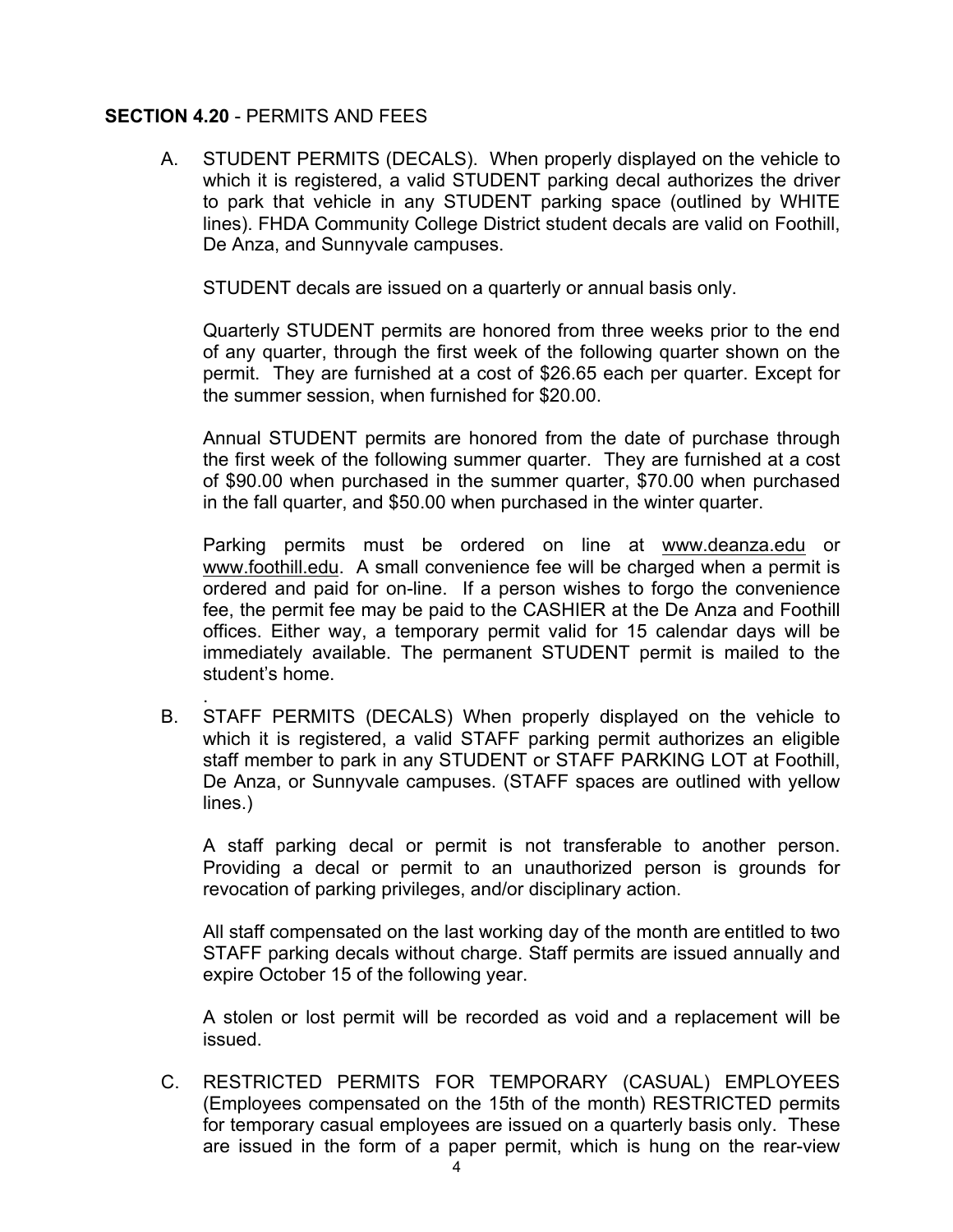mirror, or if that is not practical, displayed on the vehicle dashboard. This permit authorizes an eligible temporary casual employee to park in any STUDENT parking lot and is valid at Foothill, De Anza, and Sunnyvale campuses.

- D. DAILY PERMITS Daily permits may be purchased at a cost of \$3.00 per day from ticket dispensing machines located in the various Foothill and De Anza College student parking lots. Some machines may require the use of quarters only, while others will accept a combination of currency and/or assorted coins, or credit cards. When properly displayed, daily permits are valid in any Foothill, De Anza, or Sunnyvale STUDENT lot on the date of purchase ONLY.
	- E. SPECIAL PERMITS
		- 1. NO FEE permits may be obtained from the District Police office at the Foothill or De Anza offices under the following circumstances:
			- a. Requests for volunteer persons who are not paid for their services and are providing a service to the College. Non-students are not required to volunteer a minimum number of hours per week, but registered students must volunteer a minimum of six hours per week. Permit will be for STUDENT lots only.
			- b. Requests for persons who are providing repair or maintenance services for college equipment.
			- c. Emergencies (loaner vehicles, etc.) to holders of valid parking permits. These permits are issued upon verification of the requester's ownership of a current decal and must be picked up at the respective District Police Department office on campus.

A MAXIMUM OF FIVE DAYS free parking will be issued to a holder of a permit issued quarterly.

- 2. E-PERMITS (electronic permits) may be requested from the District Police for special circumstances.
- 3. TEMPORARY permits may be obtained from the District Police Department at either the Foothill or De Anza offices under the following circumstance:
	- a. If loading or unloading is required in an area other than a designated loading zone, a temporary permit must be obtained, in advance.
- 4. Preferential CARPOOL parking is available only at the De Anza campus. Persons who provide proof of purchase of a current quarterly or annual STUDENT permit and would like a carpool permit may apply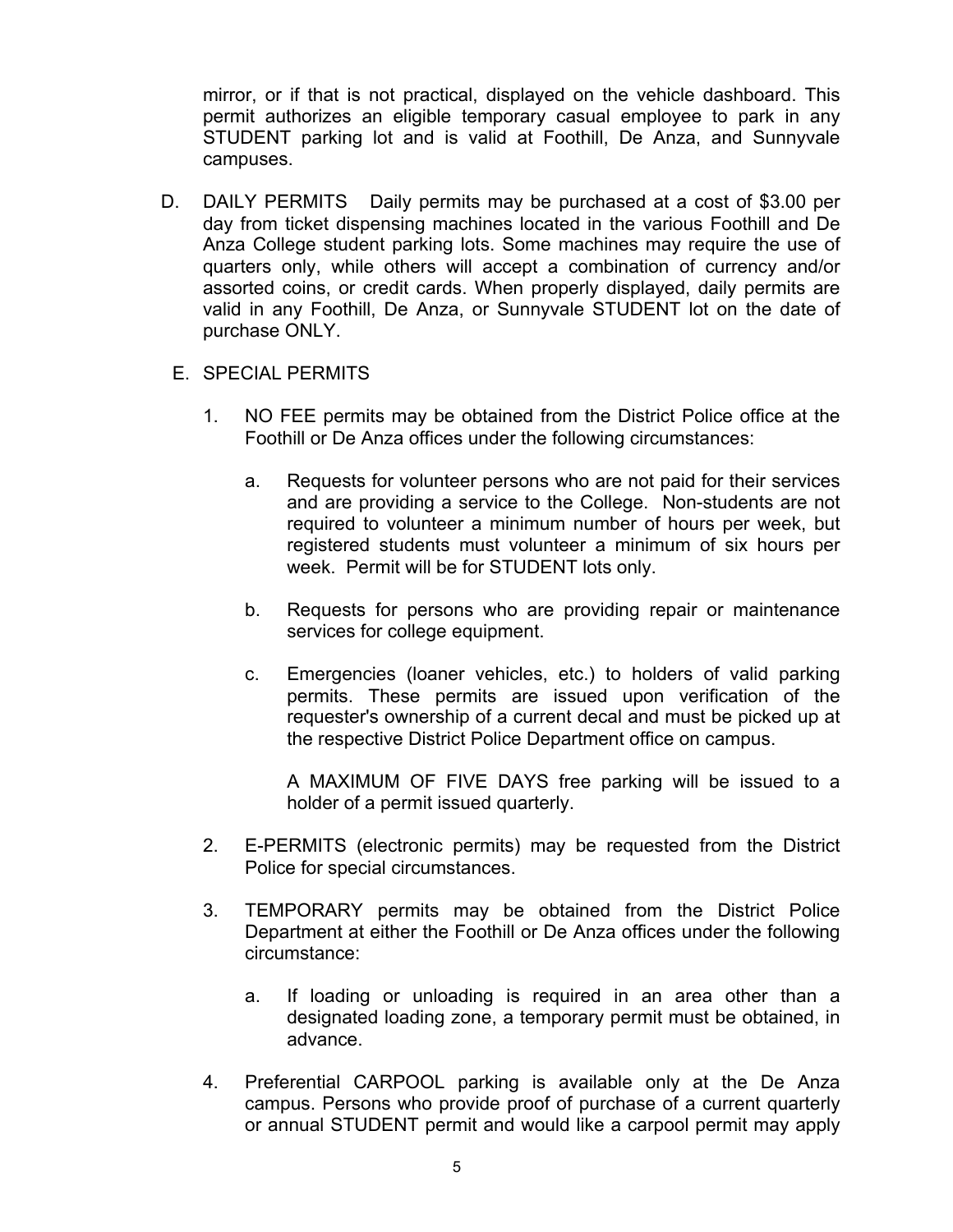for it through the Office of College Life, in the Hinson Campus Center, Room 157. There is no additional fee for this permit.

STUDENT carpool parking areas are restricted to specific lots and posted by signs and wording painted within stalls. Carpool permits are not valid in parking spaces other than those specifically posted for carpool parking. A current quarterly or annual STUDENT parking permit must be appropriately displayed along with the carpool permit.

F. MOTORCYCLE/MOPED PERMITS. When properly displayed on the vehicle to which it is registered, a valid motorcycle/moped parking permit authorizes the driver of that vehicle to park ONLY in areas specifically designated for motorcycles/mopeds.

Student motorcycle/moped permits are issued on a quarterly basis only. They are honored from three weeks prior to the end of any quarter, through the first week of the following quarter shown on the permit.

Student Motorcycle/Moped permits are furnished at a cost of \$15.00 for Fall, Winter, Spring and Summer quarters.

Upon request to the Cashier at the Foothill or De Anza campus, a person who has paid for a STUDENT vehicle permit is entitled to one motorcycle permit at no cost. Motorcycle registration must accompany the request, and the address must match the address recorded on the student's college record. The Cashier will issue the permit.

- G. COLLEGE VISITOR PERMITS
	- 1. On the Foothill, De Anza, and Sunnyvale campuses, a limited number of posted, free, 20 and/or 30-MINUTE MAXIMUM parking spaces are provided for COLLEGE VISITORS. At the Foothill campus, there are a limited number of posted 1-HOUR spaces. If all non-fee spaces are filled, or if parking in a non-fee space exceeds the posted time limit, the visitor is required to move the vehicle to a designated student parking space (white painted stall) and purchase a one-day permit for \$3.00 from the parking permit dispensers.
	- 2. VISITORS SPONSORED BY DIVISIONS will have received passes requested a minimum of two business days in advance, and purchase of a DAY permit will not be required. VISITORS should ensure this pass is placed in the appropriate location described on the pass.
	- 3. ALL COLLEGE VISITORS must comply with the District's Traffic and Parking Regulations.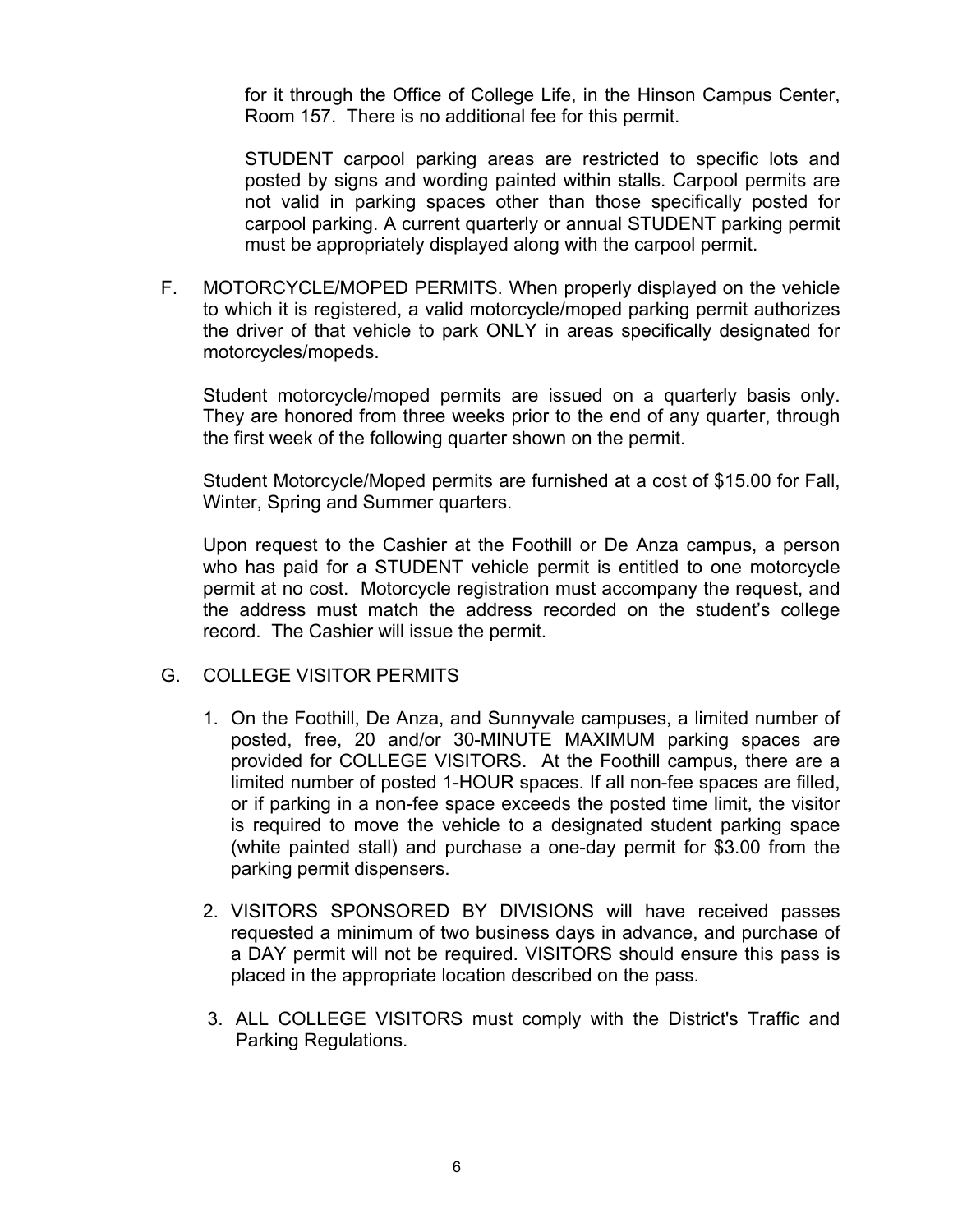#### H. DISABLED PERSONS' PARKING PERMITS

1. All drivers who are disabled as defined in Section 22511.5 of the California Vehicle Code and who use a disabled persons' parking stall must properly display a valid placard or specialized license plate issued by the California Department of Motor Vehicles, or another State's DMV or equivalent.

Such permits are honored in any disabled person's parking stall as denoted by the international handicap symbol and blue lines, or, any staff or student parking space.

There is no fee required of the above-defined disabled persons for parking on campus.

2. Other persons who are temporarily disabled may apply at the Disability Resource Center located in the Student and Community Services building (De Anza campus) for issuance of a TEMPORARY DISABILITY PARKING PERMIT. Any of these offices may require a letter of verification from a licensed physician prior to issuing the permit.

TEMPORARY DISABILITY PERMITS are issued for no longer than one quarter. They are valid and honored in any staff or student lot, but not in parking stalls denoted by the international handicap symbol and blue lines.

Even though a TEMPORARY DISABILITY PERMIT is displayed, vehicles are still required to display a current, valid parking permit.

#### I. STAFF PERMITS FROM NON-FHDA DISTRICT COLLEGES

By reciprocal agreement, staff permits properly displayed from non-FHDA District colleges may park in any staff or student lot at the Foothill, De Anza or Sunnyvale campus. A current list of colleges, which have a reciprocal agreement with the FHDA District may be obtained from the District Police office at Foothill or De Anza campuses. All visitors must comply with the District's Traffic and Parking Regulations.

#### **SECTION 4.30** - DISPLAY/VALIDITY OF PERMITS

- A. FHDA Community College District DECALS shall be valid ONLY when displayed according to the directions printed on the back side (for staff) or on written instructions accompanying a permit mailed to a residence (for student).
- B. FHDA Community College District DAILY PERMITS shall be displayed on the dashboard, face up.
- C. FHDA Community College District VISITOR PERMITS AND TEMPORARY DISABILITY PERMITS shall be displayed by being hung on the rearview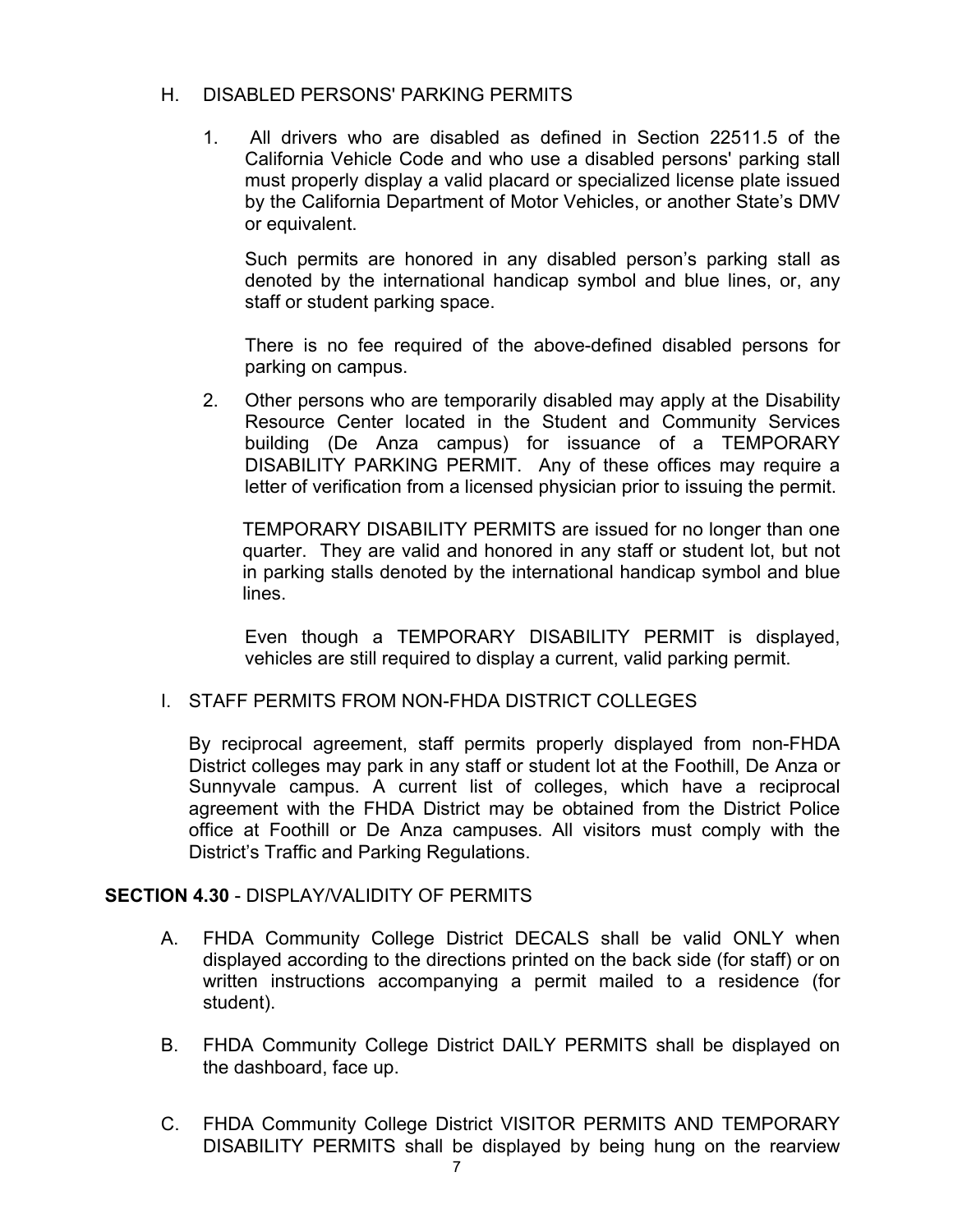mirror with the permit information facing outward, or if that is not practical to hang from the rearview mirror, the permit shall be placed on the dashboard, face up.

D. ALL PERMITS must be displayed as per directions on the permit, and in plain view with numbers clearly visible (vehicles with car covers are not excepted).

Placement of "Static Cling" decal

- 1. Failure to display a permit properly may result in the issuance of a parking citation. In order to be valid, a permit must be clearly displayed and legible IN ITS ENTIRETY, from the outside of the vehicle.
- 2. Decals MUST be displayed on lower driver side corner of the front windshield, facing out.
- 3. To apply: Make sure the surface where decal is to be mounted is clean and dry. Peel off protective paper. Position decal & rub down. The decal holds by static.
- 4. Decals are repositionable. Rub on clothing to recharge static.
- 5. Park in marked spaces only. Permits are not valid in specially marked areas. A permit does not guarantee parking space will be available.

Placement of "Bumper" decal (for use with convertibles, vehicles that cannot be locked/secured, and for motorcycles and mopeds)

For permanent placement on vehicle: Peel off protective backing from the decal. Mount by placing the gummed surface on the top of the left rear bumper (place only on chrome area - will not stick to black rubber bumpers). If bumper placement is not possible, mount the permit onto the OUTSIDE of the rear window, lower left-hand corner (driver's side). If the vehicle has rubber bumpers and a plastic rear window, such as a convertible, the decal must be mounted on the OUTSIDE of the lower right hand corner of the front windshield.

. For placement on motorcycles or mopeds: Peel off protective backing from decal and mount the decal on the rear fender or other visible place on the rear of the vehicle.

The use of tape or other adhesives to secure the permit is prohibited. Failure to display decal properly may result in the issuance of a parking citation.

- E. A parking permit is rendered invalid when:
	- 1. Expired or voided.
	- 2. Not intact or legible.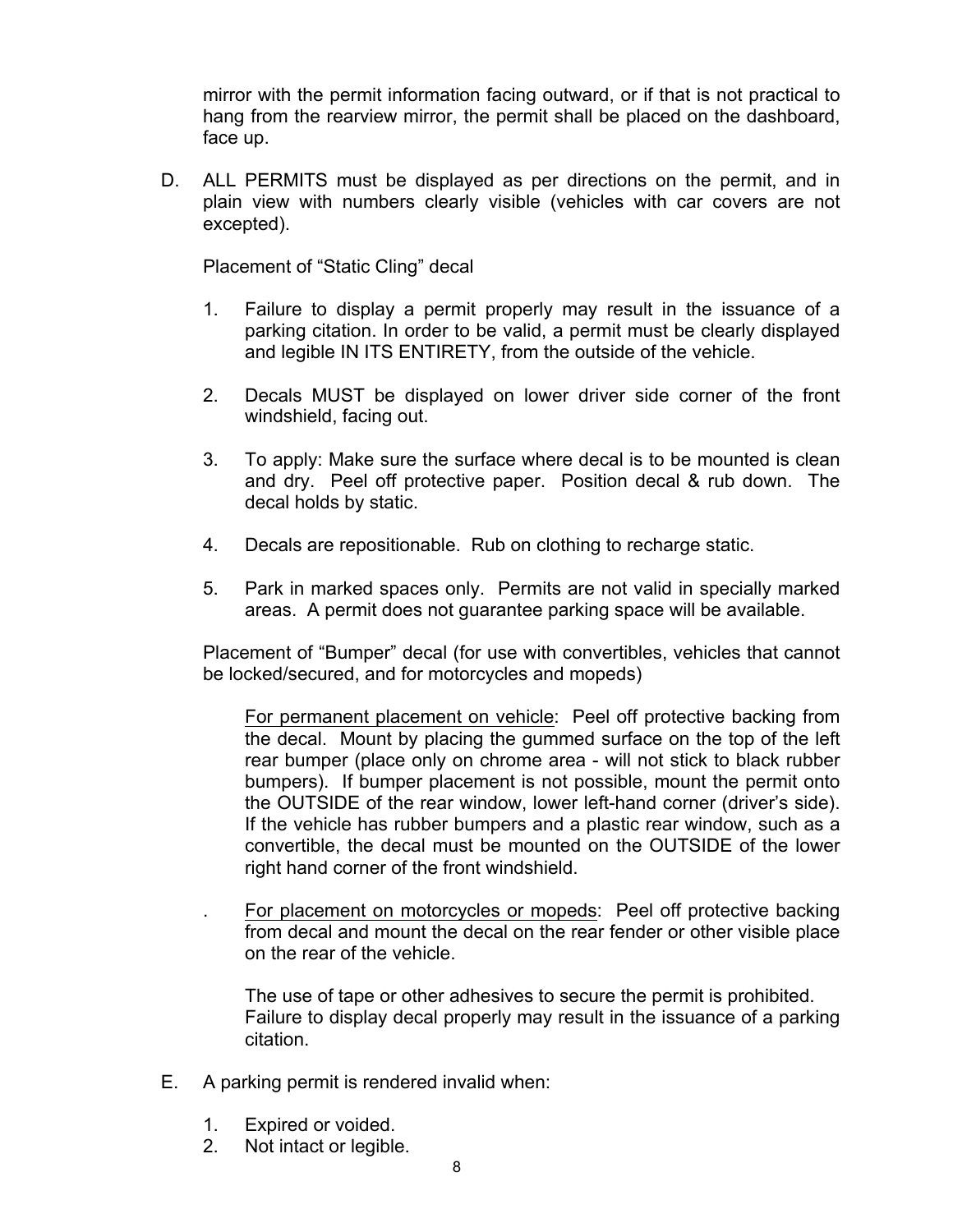- 3. Altered in any way.
- 4. Not valid in that particular space or area.
- 5. Sold, loaned, assigned, or otherwise transferred to another person.
- 6. Vehicle operator is not eligible for that particular permit.
- 7. It has been reported lost or stolen.
- F. Use or display of voided, lost, stolen, altered; counterfeit or other invalid permit is unlawful. Voided, lost, stolen, altered or counterfeit permits may be confiscated at any time, by any reasonable method, by any member of the District Police.

# **SECTION 4.40** - REFUND/PARKING FEE

Refunds are made only to the person registered to the permit in question and under the following conditions:

- A. Students dropping all classes during the first two weeks of the quarter.
- B. Refunds are issued by the CASHIER'S office at the Foothill or De Anza campus, by the same manner in which the permit was purchased. The permit and a receipt are required for the refund.
- C. NO refunds are issued after the first two weeks of the quarter, or after the first week in the summer quarter, unless all classes registered for were cancelled.
- D. "Annual "permits are not refundable.

# **CHAPTER 5: ALTERNATIVE FUEL/HYBRID/ELECTRIC VEHICLE PARKING SPACES**

**SECTION 5.01** - RULES APPLICABLE TO USE OF ALTERNATIVE FUEL/HYBRID/ELECTRIC VEHICLE PARKING SPACES

Preferential parking for Alternative fuel/hybrid/electric vehicles is available in designated parking stalls located in specific lots. Such areas have posted signs and designated marking within stalls.

A current daily, quarterly, or annual FHDA Community College District parking permit must be appropriately displayed when parked in the alternative fuel/hybrid/electric vehicle parking stalls; however, no additional permit is required.

Electric Vehicle parking stalls are designated ONLY for the charging of electric vehicles. Electric vehicles parked within designated Electric Vehicle parking stalls must be connected to the charging station while parked in the stall.

Vehicles in parking stalls designated for alternative fuel, hybrid, or electric vehicles that are not being charged, may only park in such stalls if the vehicle meets the definition as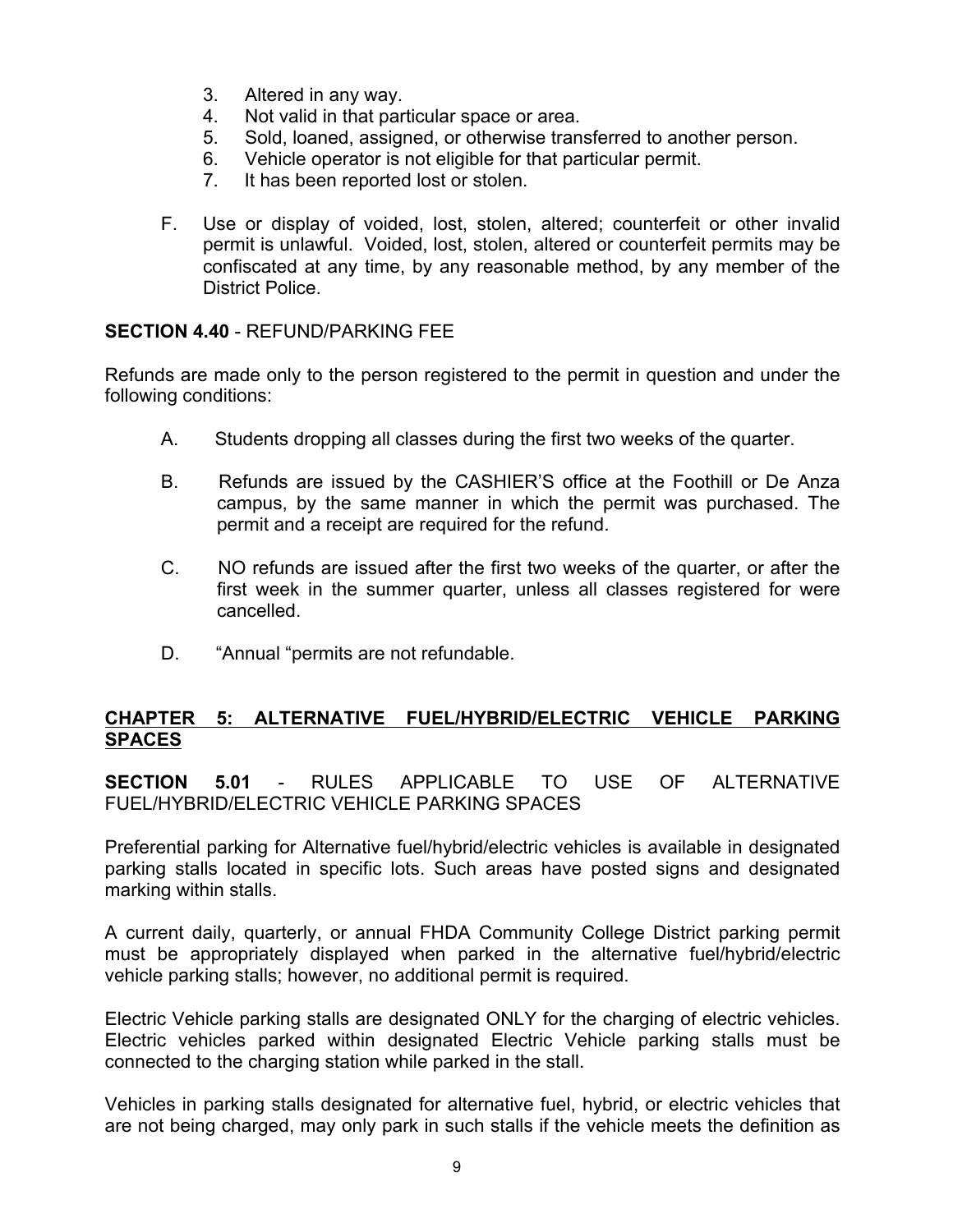indicated below. Any/all other regulations posted on signs within designated stalls shall be followed.

- A. An ALTERNATIVE FUEL vehicle is defined as one, which runs on alternative fuel(s), which are not made from Petroleum.
- B. A HYBRID vehicle is defined as one, which combines the power of a gasoline engine with an electric motor, or one, which runs exclusively from electricity.
- C. An ELECTRIC VEHICLE is defined as one, which uses an electric motor that is powered by stored electricity originally from an external power source.

# **CHAPTER 6**: BICYCLE EQUIPMENT AND OPERATION, SKATEBOARDS, ROLLER SKATES*,* ROLLER BLADES, AND HOVERBOARDS

# **SECTION 6.01** - LAWS APPLICABLE TO BICYCLE USE

Every person operating a bicycle anywhere on the Foothill, De Anza, or Sunnyvale campuses has all of the rights and is subject to all the duties applicable to the operator of a vehicle by Division 10 of the California Vehicle Code, except those provisions which by their very nature can have no application.

Vehicle Code sections applicable to the operation of bicycles include but are not limited to those which pertain to safe speed, turning signals, right-of-way, stop signs, traffic signals, and required equipment.

#### **SECTION 6.10** - EXCESSIVE SPEED

No person shall operate a bicycle at a speed greater than is reasonable and prudent under the conditions then existing.

#### **SECTION 6.20** - RIDING BICYCLES ON CAMPUS GROUNDS

No person shall operate a bicycle on any pedestrian pathway, roadway, ramp or patio located within the campus of Foothill, De Anza College or Sunnyvale, or, in or around the parking structures at De Anza College, unless driven in an appropriate manner. Bike riders shall always yield to pedestrians; not exceed 5 MPH on campus pathways and walk bike when pathway is not clear. No one shall ride inside of college buildings, athletic fields and grounds, on stairs, ramps, railings, vegetation, benches, tables, planters or any other surface not intended for vehicular traffic.

#### **SECTION 6.30** - PARKING OF BICYCLES [AUTHORITY SECTION 21113(a) California Vehicle Code]

No person shall park or leave standing any bicycle, whether attended or unattended, upon a driveway, sidewalk, landscaped area, adjacent to or in buildings, or by railings, or any other area not improved, paved or marked for bicycle parking.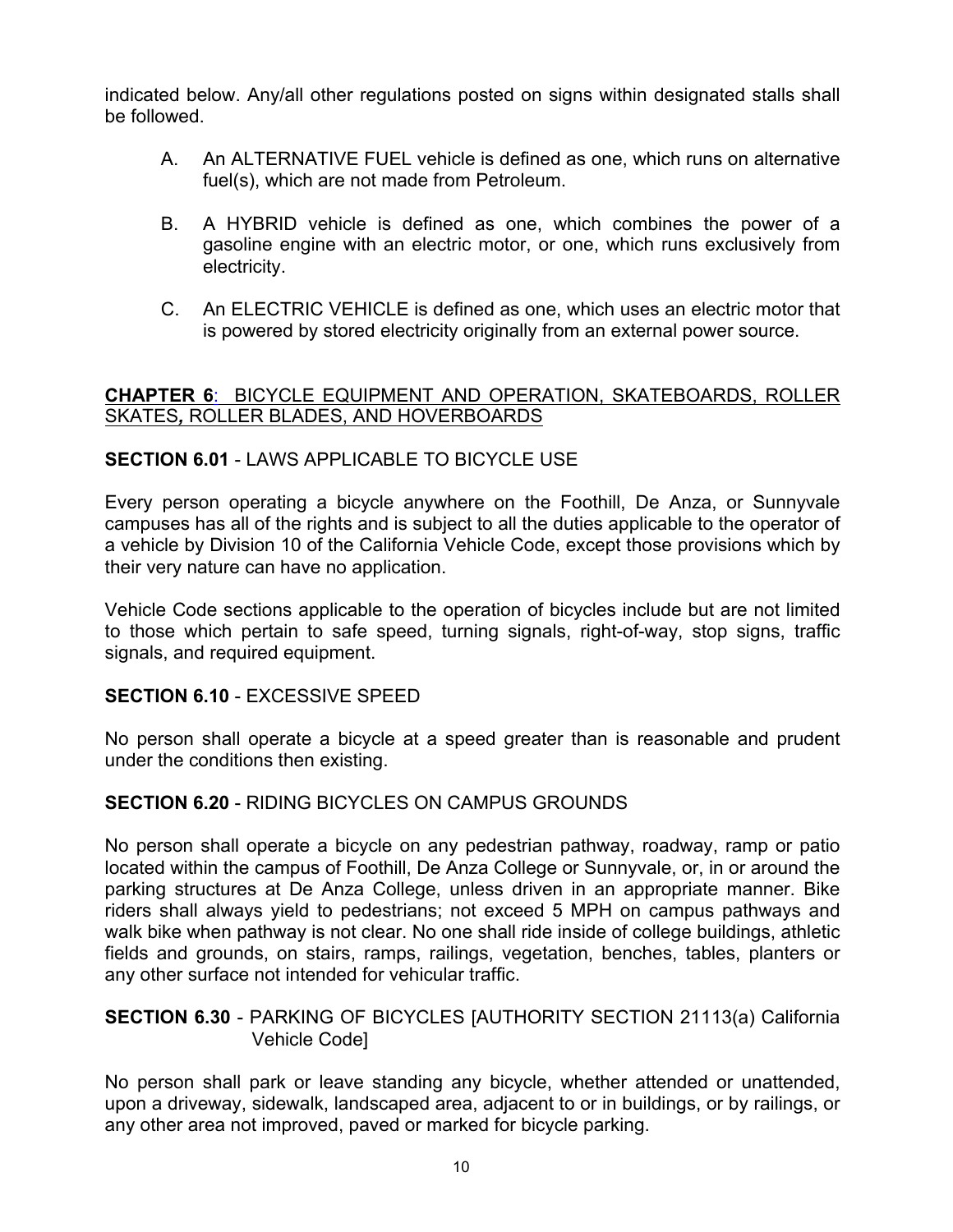No bicycle shall be chained or otherwise locked or attached to any handrail, tree, shrubbery, door, signpost, lamp, telephone pole or lamppost, or other object not maintained or designated for the purpose of securing bicycles.

# A. CITATION OF BICYCLES IN VIOLATION

When bicycles are found in violation of this Section, citations may be issued. These citations will be processed the same as any other violation of the California Vehicle Code. The bicycle may be removed by District Police personnel by any means necessary and stored until claimed by the owner.

**SECTION 6.40** - OPERATION OF ROLLER SKATES, ROLLER BLADES, SKATEBOARDS, HOVERBOARDS OR SIMILAR DEVICES

No person shall ride or propel roller-skates, roller blades, any motorized or nonmotorized skateboard, hoverboards, or similar device upon a walkway, roadway or grounds of the District.

# **CHAPTER 7: GENERAL REGULATIONS**

**SECTION 7**- TRAFFIC – Supplementary to All California Vehicle Code Sections

- A. It shall be unlawful to fail to obey any signal or device erected or posted and applicable to vehicles or pedestrians, or to fail to comply with any lawful order, signal, or direction of any member of the District Police Department.
- B. No person shall drive or ride any vehicle (except for authorized service vehicles), bicycle or other mode of transportation on any walkway, landscaped area or any other area not improved and maintained or marked for the purpose of vehicular traffic.
- C. It is unlawful to exceed the posted speed limits on open campus roadways or in excess of 15 MPH within designated parking facilities or their respective access ways.
- D. It is unlawful to operate a motor vehicle in a prohibited direction of traffic.
- E. It is unlawful to fail to yield right-of-way to pedestrians.

#### **SECTION 7.10** - PARKING

- A. Parking is specifically prohibited in disabled parking spaces except for vehicles on which appropriate disabled designators are displayed. This section is enforced 24 hours per day, 7 days per week.
- B. Parking is permitted in a designated parking space ONLY.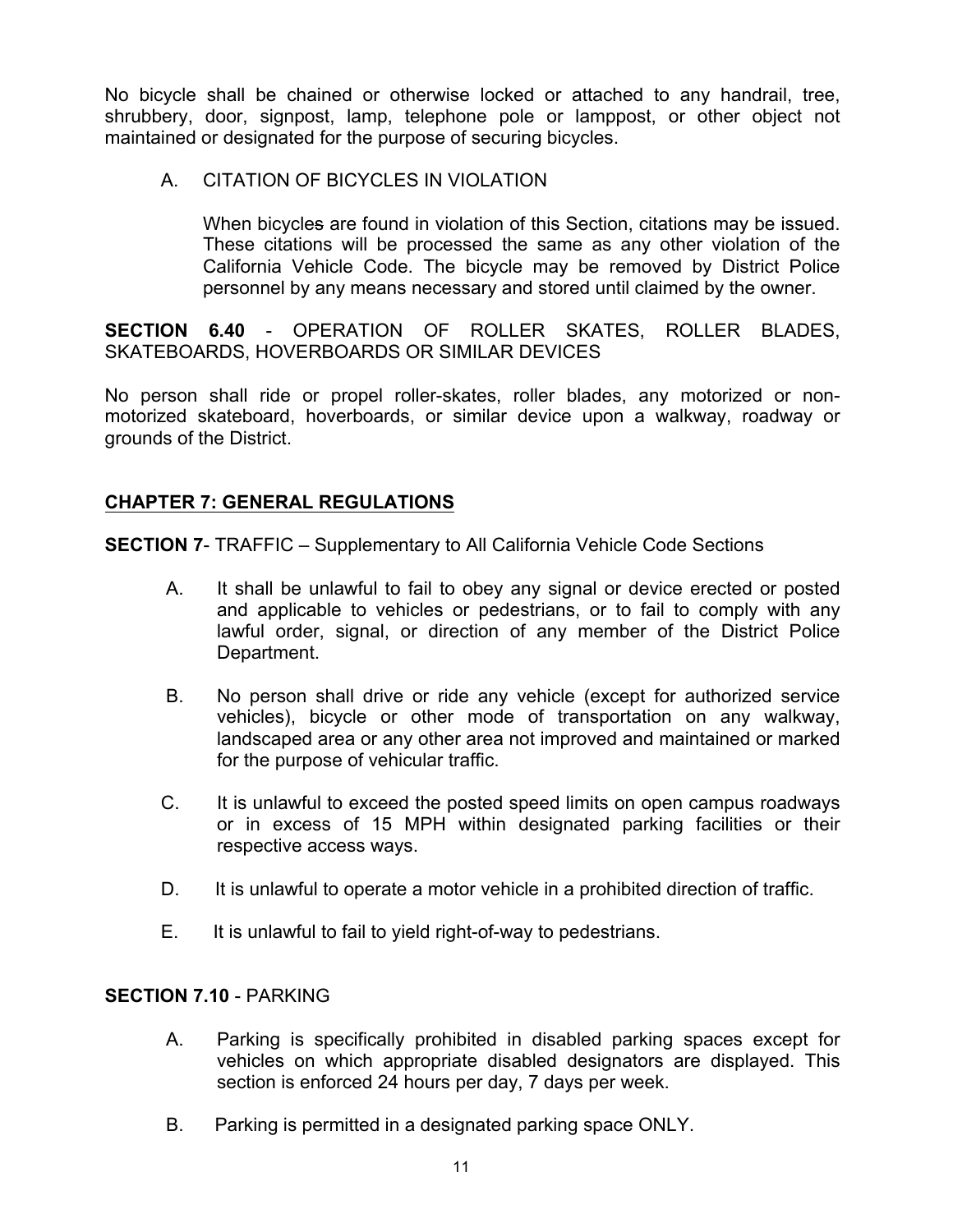- C. Parking is NOT permitted along any red curbing, any fire lane, or any place other than designated parking spaces. This section may be enforced at any time, 24 hours per day.
- D. Motorcycles, motor-driven cycles, mopeds, and motorized bicycles are prohibited from parking at bicycle racks. All such vehicles must utilize MOTORCYCLE AREAS.
- E. LOADING ZONES are for the loading and unloading of equipment, not to exceed the posted 20 or 30-minute limit. Loading zones are enforced 6:00 AM to midnight every day at the Foothill, De Anza and Sunnyvale Campuses.
- F. District campuses are closed each night at midnight and reopened at 6:00 a.m. No overnight parking of vehicles is permitted on campus unless permission is obtained, in advance, from District Police vehicles left on campus, even with permission, are left at the owner/operator's own risk.
- G. It is unlawful to park with a parking decal or permit improperly displayed or altered. To be valid, decals must be clearly displayed and legible in their ENTIRETY from outside of the vehicle.
- H. Parking at any time beyond the time limit in a time-controlled zone is unlawful.
- I. Parking at any time in violation of any posted sign is unlawful.
- J. Parking with a permit that has been reported lost or stolen is unlawful.
- K. Parking with a permit that has been reproduced counterfeited, or other facsimile is unlawful.
- L. Parking permits are valid ONLY in assigned areas.
- M. Vehicles may be parked ONLY entirely within a single marked parking space being used.

#### **CHAPTER 8: PARKING FEES**

- A. All parking permits fees and parking lot fees are approved by the FHDA Community College District Board of Trustees.
- B. Any waiver or reduction of fees, other than exemptions listed in Chapter 8, must be approved by the FHDA Community College District Board of Trustees.
- C. The use of parking lots for events outside of normal academic activities shall require the completion of a District approved Parking Lot Use Agreement form, regardless if a reduced fee is charged or waived by the Board of Trustees.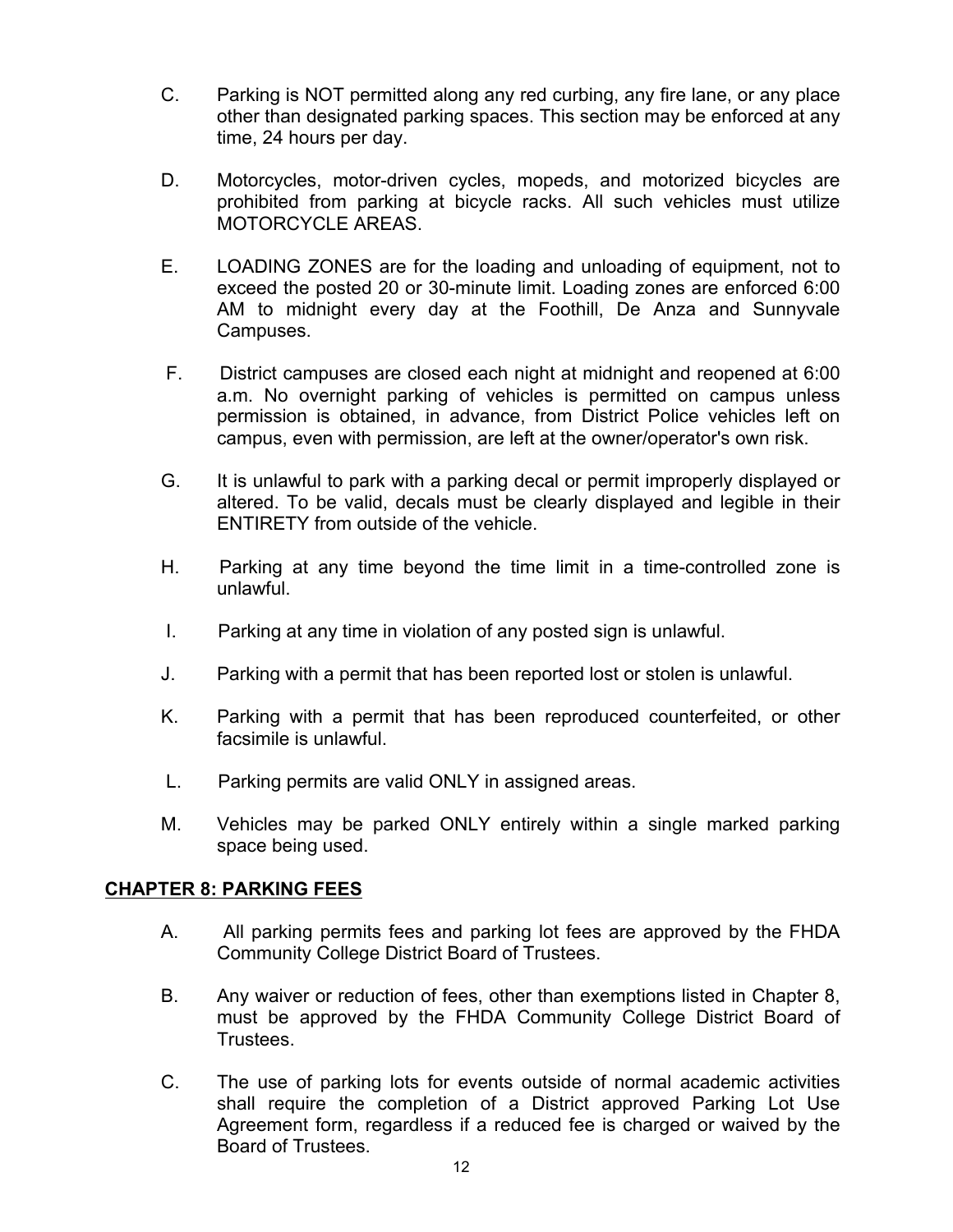- D. The District Police Department will maintain a schedule of fees for parking lots as approved by the Board of Trustees.
- E. Definitions
	- 1. NON PROFIT is any organization, which is tax exempt as described in 501 (c)(3) of the Internal Revenue Code.
	- 2. SPONSORED is when the District or College endorses an event, either through financial, staffing, or naming means and is recognized as such by the event organizer.
- F. Approved Fees
	- 1. Daily Rate \$3.00 per space, per day.
	- 2. Parking lot per space For Profit \$3.00 per space, per day.
	- 3. Parking lot per space Non Profit \$2.00 per space, per day.
	- 4. Entire Lot For Profit refer to Addendum A and B.
	- 5. Entire Lot Non Profit refer to Addendum A and B.
	- 6. DISTRICT or COLLEGE EVENT fees vary depending on the type of event. Full "per space" fees are charged for events including, but not limited to, sporting events. "No fee" parking is available on a case-bycase basis including but not limited to, Department meetings, Association meetings and special circumstances.
	- 7. DISTRICT or COLLEGE SPONSORED EVENTS per space \$2.00 per space, per day
		- a. To receive DISTRICT or COLLEGE SPONSORED parking fees, the Board of Trustees must obtain approval.
	- 8. DISTRICT or COLLEGE SPONSORED EVENTS entire lot as indicated in Addendum A and B.
		- a. To receive DISTRICT or COLLEGE SPONSORED parking fees, approval must be obtained from the Board of Trustees.
	- 9. SPECIAL EVENT fees shall be per written agreements/contracts. SPECIAL EVENTS, as defined for this section, include but are not limited to, the De Anza Flea Market and certain Flint Center events.
	- 10. The District may enter into a RECIPROCAL AGREEMENT with an organization or institution to allow for parking on District property, in exchange for use of the entity's property or equipment. All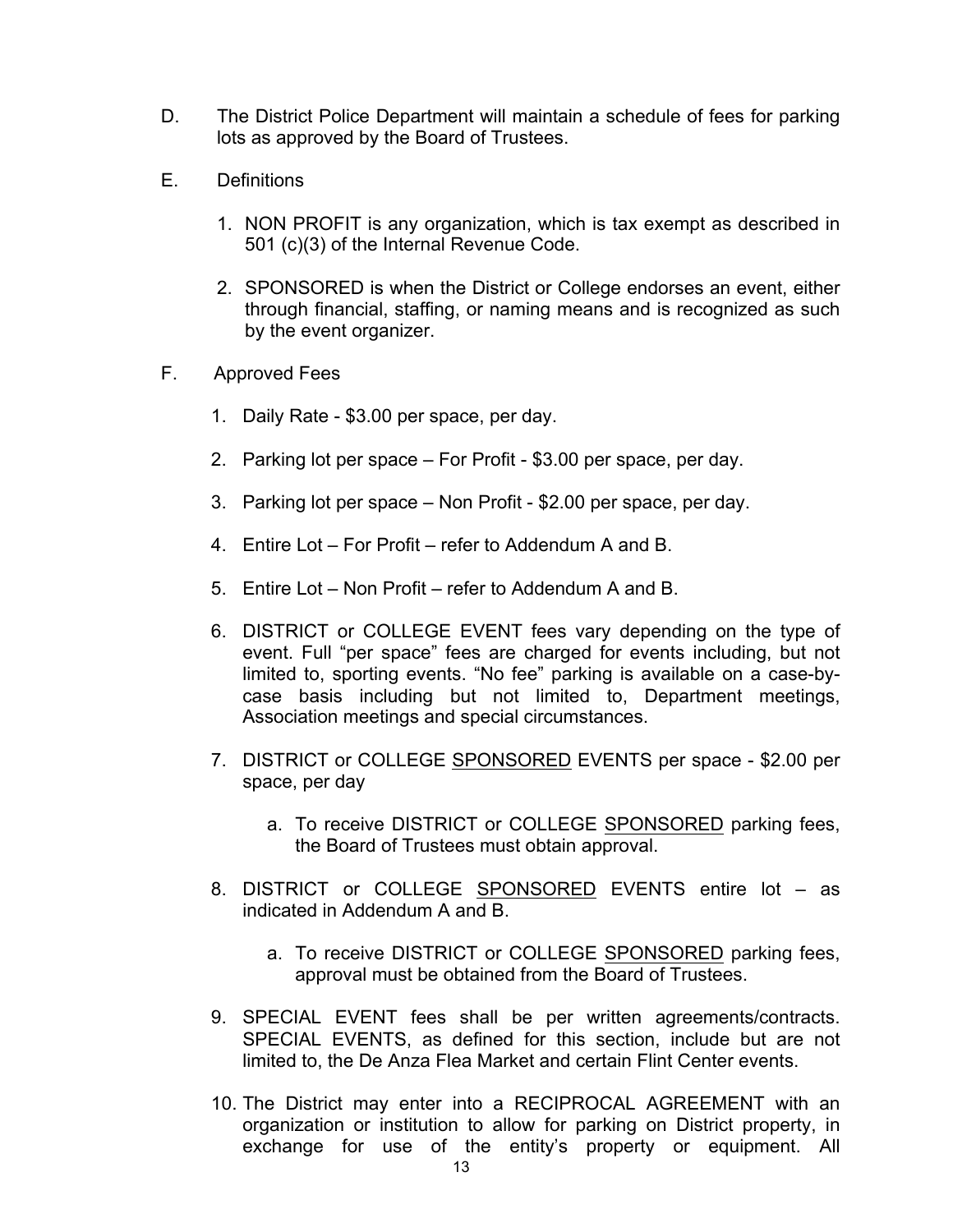RECIPROCAL AGREEMENTS shall be established with the approval of the Board of Trustees.

# **CHAPTER 9: GENERAL INFORMATION**

# **SECTION 9.01** - IMPOUND OF VEHICLES, TOW-AWAY ZONES

- A. It is unlawful for any person to abandon, park, store, or leave or permit the abandonment, parking, storing, or leaving of any licensed or unlicensed vehicle, or parts thereof, which is in an abandoned, wrecked, dismantled, operative or inoperative condition upon District Property. Pursuant to 22651 (k) CVC, the District may remove at owner's expense any such vehicle(s) part(s) left for 72 or more consecutive hours on District Property. The vehicle owner will be responsible for all costs involved in removing, impounding and storing of such a vehicle
- B. As authorized by the California Vehicle Code, the District reserves the right to remove and store or impound any vehicle found on campus without evidence of current registration; parked in roadways, fire lanes, reserved or service vehicle spaces, loading or trash areas, illegally parked in such a manner as to constitute a hazard to vehicular or pedestrian traffic or to the movement and operation of emergency equipment, for 5 or more unpaid parking citations and/or violations, or for any other causes as stipulated in the California Vehicle Code. The vehicle owner will be responsible for costs involved in removing, impounding and storing of such a vehicle.
- C. The District Police Chief may establish posted tow-away zones, which are in effect 24 hours, without exception.
- D. To determine if a vehicle has been towed, call District Police business office at the FOOTHILL campus at 650-949-7313, option 1 on the recording.

#### **SECTION 9.10** - AVAILABILITY OF PARKING SPACE

- A. Responsibility for finding a legal parking space, as well as determining where and when a parking permit is valid, rests with the motor vehicle operator. Purchase of a parking permit does not guarantee a space to park. Lack of space is not considered valid justification for violation of District parking regulations. Personal notes or explanations left on vehicles are not considered valid authorization to park in violation of District parking regulations.
- B. The District reserves the right to refuse issuance of parking permits or to restrict or change the use of any space or area at any time without notice.
- B. FHDA Community College District student parking decals are valid in student lots on Foothill, De Anza, and Sunnyvale campuses.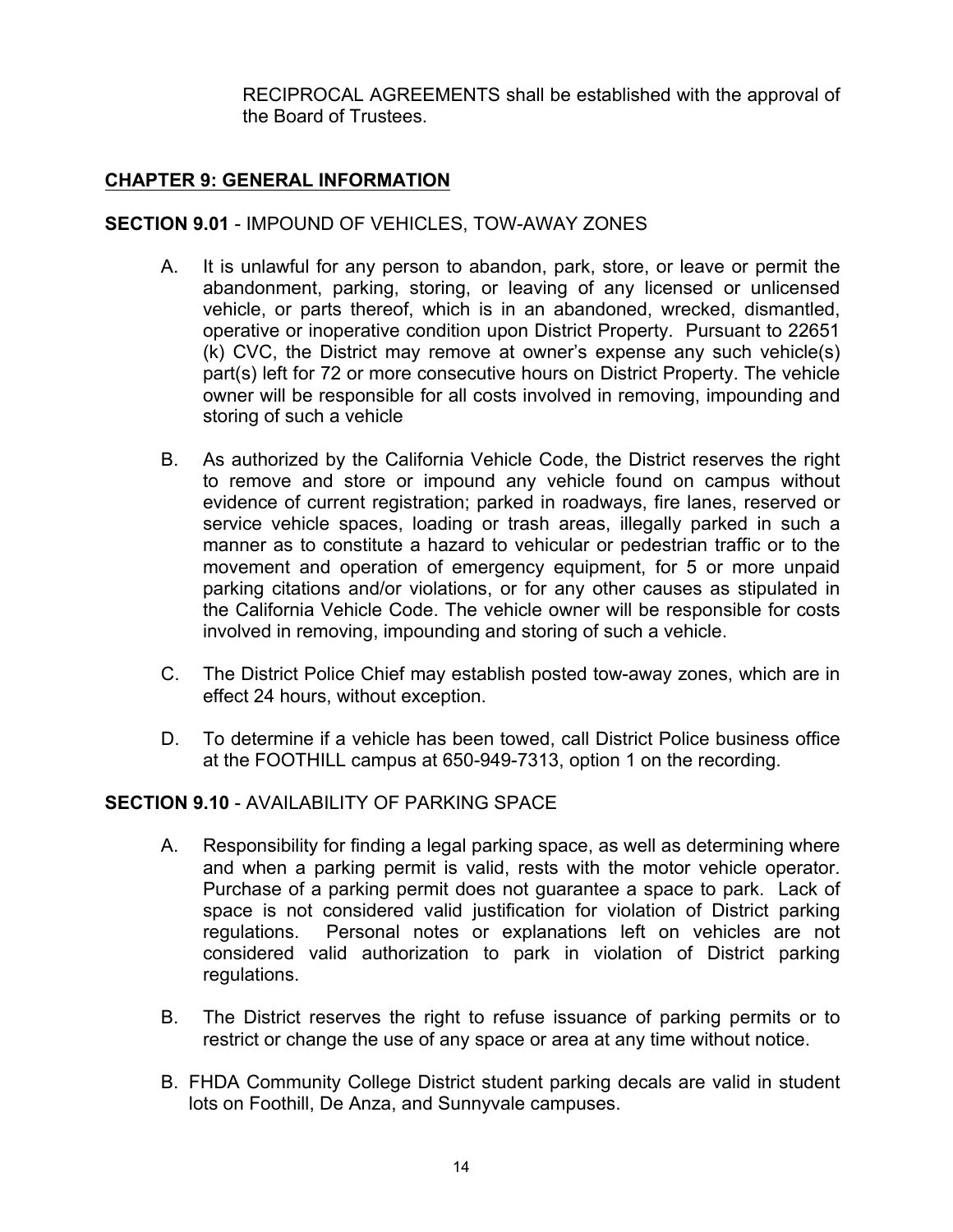- D. Daily permits purchased at Foothill or De Anza are valid in student lots on Foothill, De Anza, and Sunnyvale campuses.
- E. Temporary and special permits are valid only in designated parking areas on the campus where the permit is issued.

#### **SECTION 9.20** - DEFINITIONS

- A. ROADWAYS That portion of a highway improved, designed or ordinarily used for vehicular travel. This includes that area within a parking lot, which is not specifically marked for parking, loading or as a fire lane.
- B. ACCESSWAY Any area, path or walkway, which permits entry to or exit from a building.

*Revision date: August 19, 2016*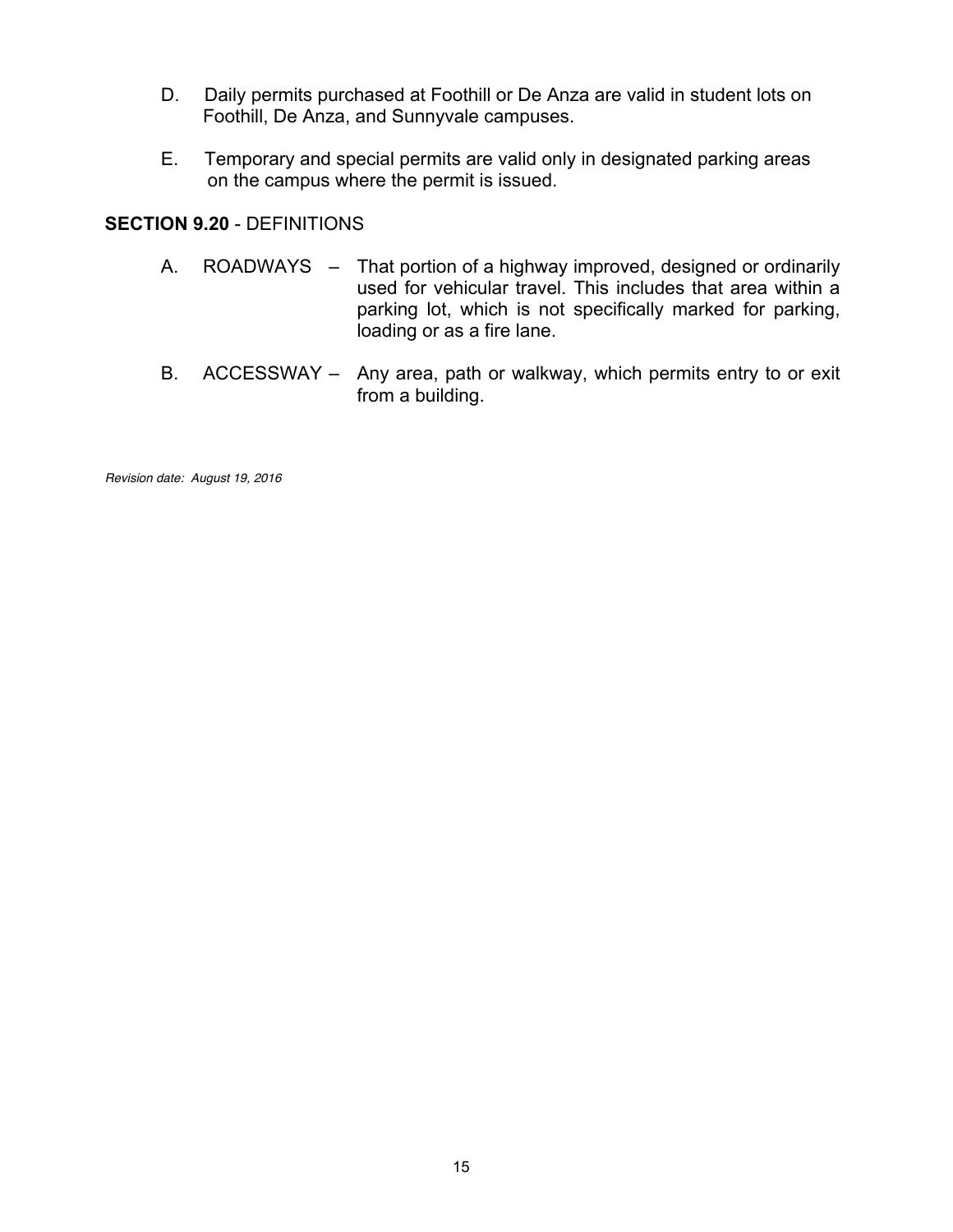| Addendum A – De Anza College Parking Lot Fees |  |  |  |  |  |
|-----------------------------------------------|--|--|--|--|--|
|-----------------------------------------------|--|--|--|--|--|

| Lot $#$                                      | <b>Spaces</b> | <b>Entire Lot Fee</b><br><b>Per-space</b> | <b>Entire Lot</b><br><b>Fee For-Profit</b> | <b>Entire Lot</b><br><b>Fee Non-</b><br><b>Profit</b> |  |
|----------------------------------------------|---------------|-------------------------------------------|--------------------------------------------|-------------------------------------------------------|--|
| A <sub>1</sub><br><b>Student/Timed Areas</b> | 100           | $\mathcal{S}$<br>300.00                   | \$<br>270.00                               | $\mathbb{S}$<br>200.00                                |  |
| $A1 - Statf$<br>(Not Incl. Police Stalls)    | 56            | $\mathcal{S}$<br>168.00                   | \$<br>150.00                               | \$<br>110.00                                          |  |
| A                                            | 720           | $\mathcal{L}$<br>2,160.00                 | \$<br>1,950.00                             | $\boldsymbol{\mathsf{S}}$<br>1,450.00                 |  |
| B                                            | 948           | \$<br>2,844.00                            | \$<br>2,550.00                             | $\boldsymbol{\mathsf{S}}$<br>1,900.00                 |  |
| <b>Stelling Garage</b>                       | 1012          | \$<br>3,036.00                            | \$<br>2,725.00                             | \$<br>2,025.00                                        |  |
| $\mathsf{C}$                                 | 674           | \$<br>2,022.00                            | \$<br>1,825.00                             | \$<br>1,350.00                                        |  |
| C <sub>1</sub>                               | 49            | $\mathbb{S}$<br>147.00                    | \$<br>125.00                               | \$<br>100.00                                          |  |
| D                                            | 123           | $\mathfrak{L}$<br>369.00                  | \$<br>325.00                               | \$<br>250.00                                          |  |
| Ε                                            | 384           | \$<br>1,152.00                            | \$<br>1,025.00                             | \$<br>775.00                                          |  |
| F                                            | 19            | \$<br>57.00                               | \$<br>50.00                                | \$<br>40.00                                           |  |
| J                                            | 34            | \$<br>102.00                              | \$<br>90.00                                | \$<br>70.00                                           |  |
| <b>Flint Garage</b>                          | 1450          | \$<br>4,350.00                            | \$<br>3,900.00                             | \$<br>2,900.00                                        |  |
| <b>TOTALS</b>                                | 5569          | \$16,707.00                               |                                            | $$14,985.00 \;   \; $11,170.00$                       |  |

*\*Total stall numbers include all types of parking stalls unless otherwise indicated. (student/staff/timed/handicap/hybrid/electric/motorcycle/CDC)*